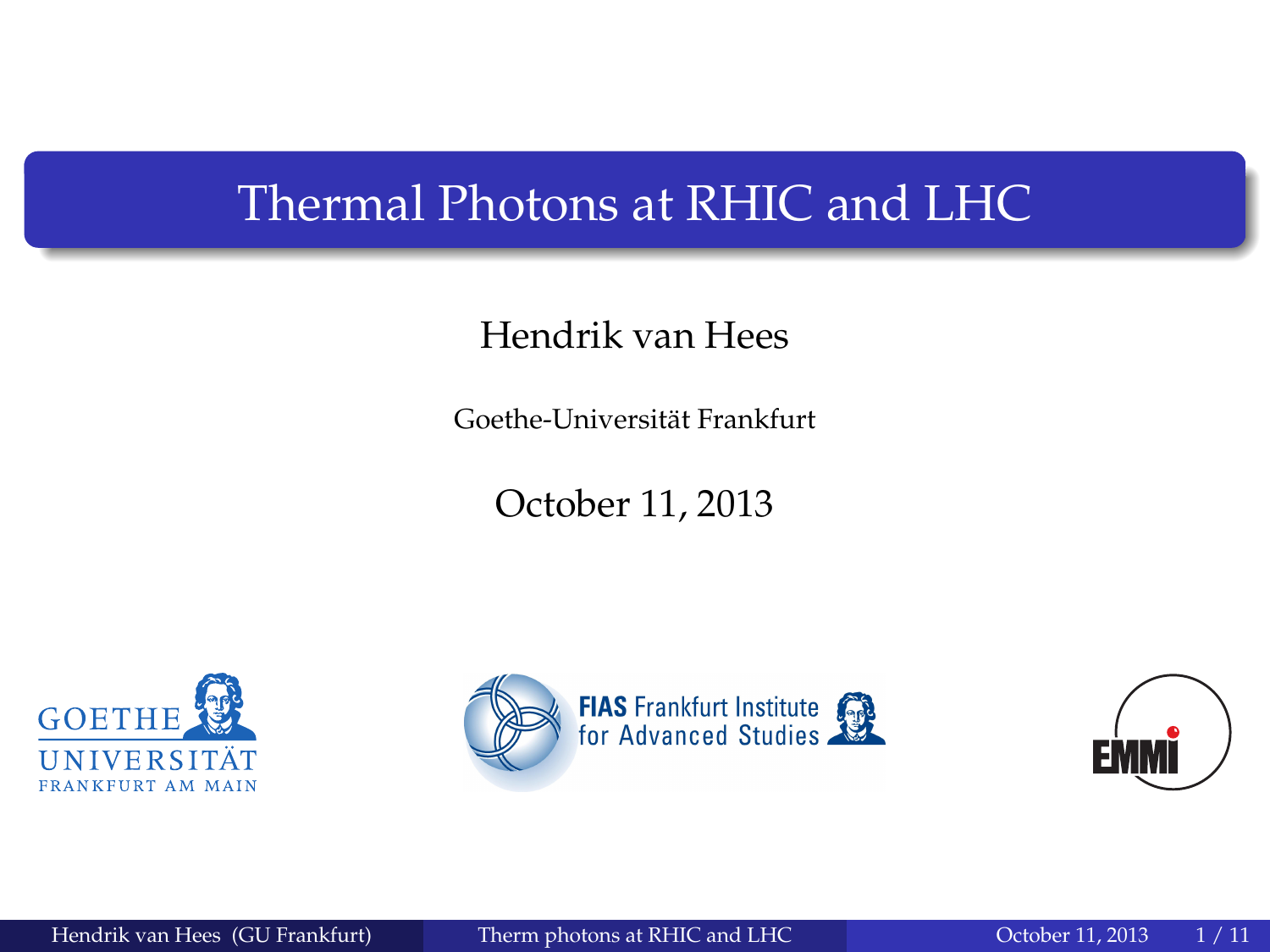- [Photons in heavy-ion collisions](#page-2-0)
- 2 [Sources of thermal photons in heavy-ion collisions](#page-4-0)
	- 3 [Fireball parametrization](#page-5-0)
- [Direct Photons at RHIC and LHC](#page-8-0)

#### **[Conclusions](#page-10-0)**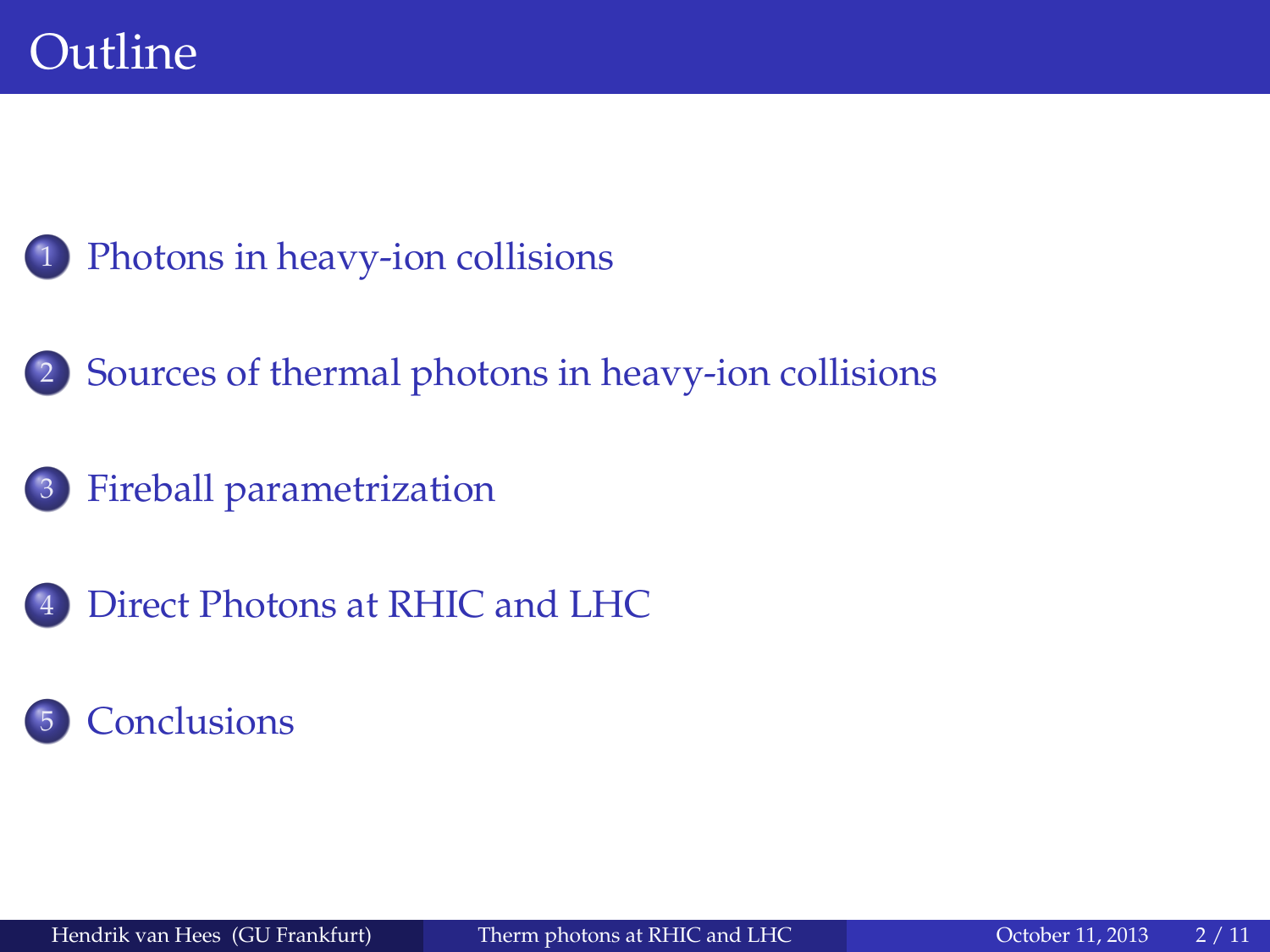# <span id="page-2-0"></span>Why Electromagnetic Probes?

- $\gamma$ ,  $\ell^{\pm}$ : only electromagnetic interactions
- $\bullet \Rightarrow$  negligible final-state interactions
- shines during whole matter evolution
- probes from hot/dense inner region

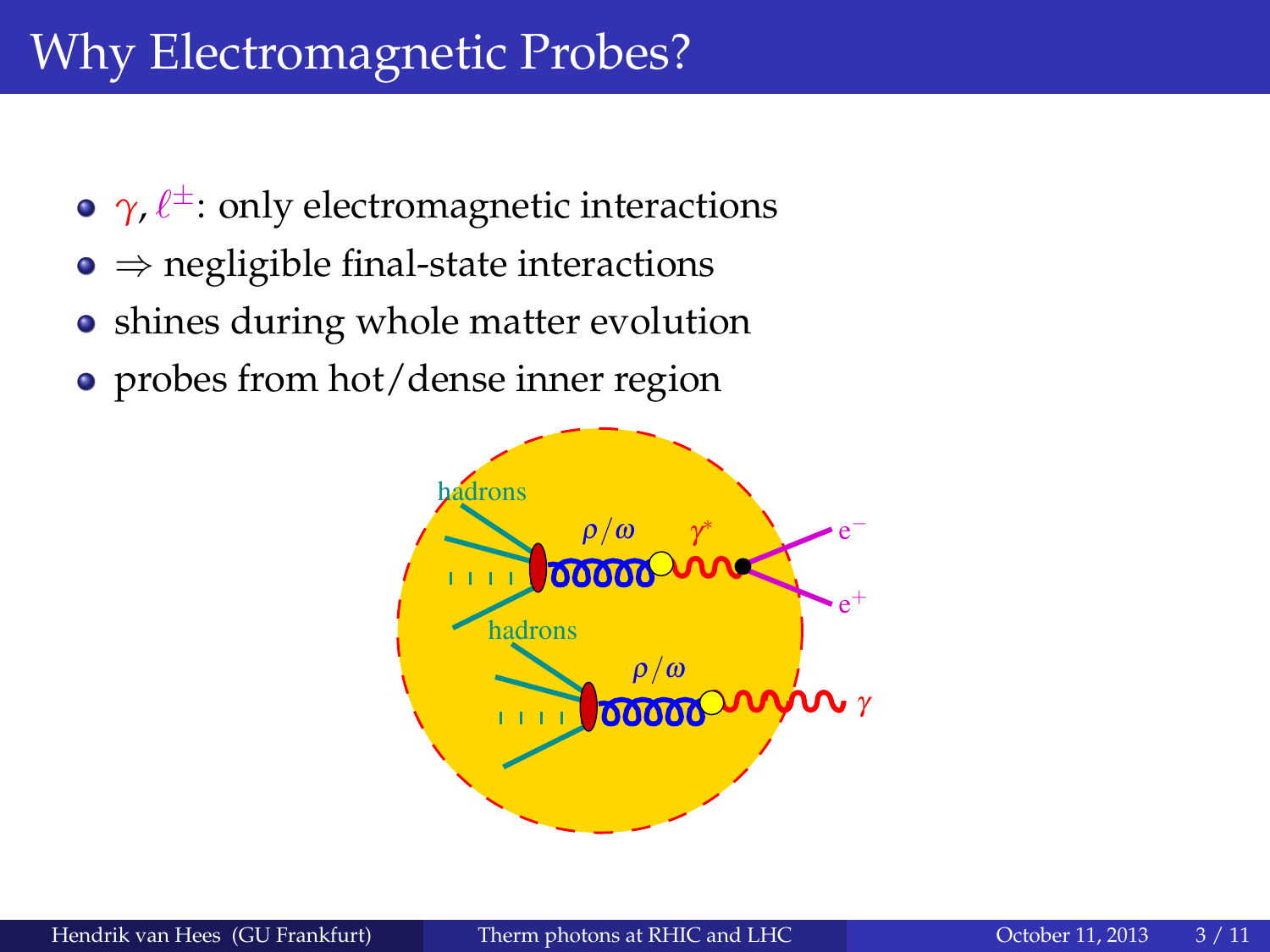## Photon and dilepton rates from a thermal medium

- photon and  $\ell^+\ell^-$  rates from same em. current-correlation function
- medium modification of vector-meson spectral functions

$$
\Pi_{\mu\nu}^{\leq}(q) = \int d^4x \exp(iq \cdot x) \left\langle J_{\mu}(0)J_{\nu}(x) \right\rangle_T = -2n_B(q_0) \operatorname{Im} \Pi_{\mu\nu}^{\text{(ret)}}(q)
$$

$$
q_0 \frac{dN_{\gamma}}{d^4x d^3 \vec{q}} = -\frac{\alpha_{em}}{2\pi^2} g^{\mu\nu} \operatorname{Im} \Pi_{\mu\nu}^{\text{(ret)}}(q, u) \Big|_{q_0 = |\vec{q}|} f_B(p \cdot u)
$$

$$
\frac{dN_{e^+e^-}}{d^4x d^4 k} = -g^{\mu\nu} \frac{\alpha^2}{3q^2 \pi^3} \operatorname{Im} \Pi_{\mu\nu}^{\text{(ret)}}(q, u) \Big|_{q^2 = M_{e^+e^-}^2} f_B(p \cdot u)
$$

- it's not Planck radiation but carries information about source: partonic/hadronic em. current correlator!
- photon- $q_T$  spectra: blue shift from flow,  $u$ , of source
- radial flow  $\Rightarrow$  effective slopes,  $T_{\text{eff}}$  larger than  $T$
- anisotropic flow  $\Rightarrow v_2$  of photons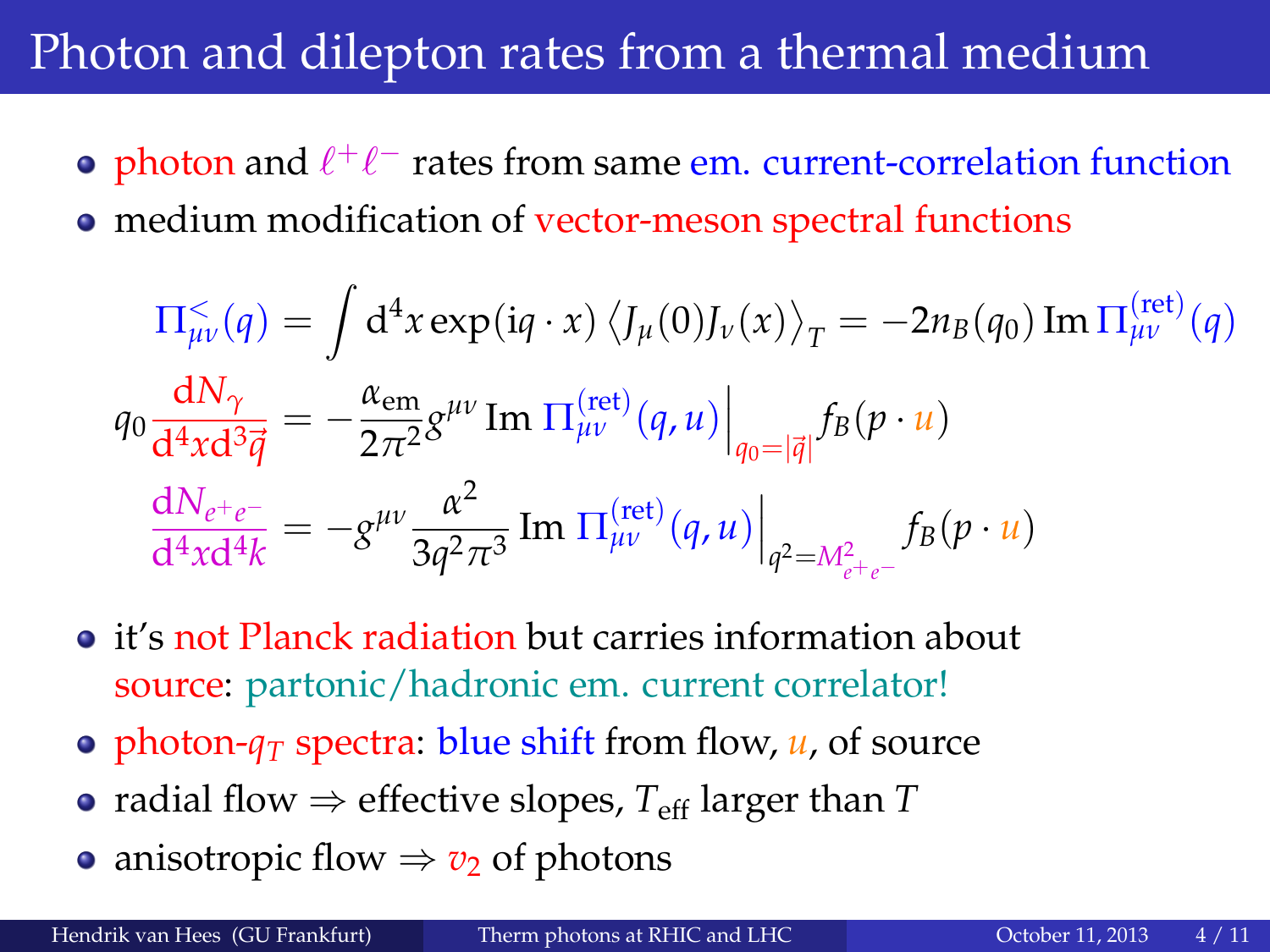# <span id="page-4-0"></span>Sources of thermal photons in heavy-ion collisions

- **QGP: rates from** [Arnold, Moore, Yaffe, JHEP 12, 009 (2001)]
	- $\circ$   $q\bar{q} \rightarrow \gamma g$ ,  $qg \rightarrow \gamma q$



- resummation of soft-gluon bremsstrahlung contributions
- Landau-Pomeranchuk-Migdal effect



hadron gas from [Turbide, Rapp, Gale, PRC 69, 014903 (2004); Rapp, Wambach EPJ A **<sup>6</sup>**, 415 (1999)] pion-cloud dressing + vector meson-baryon/meson interactions

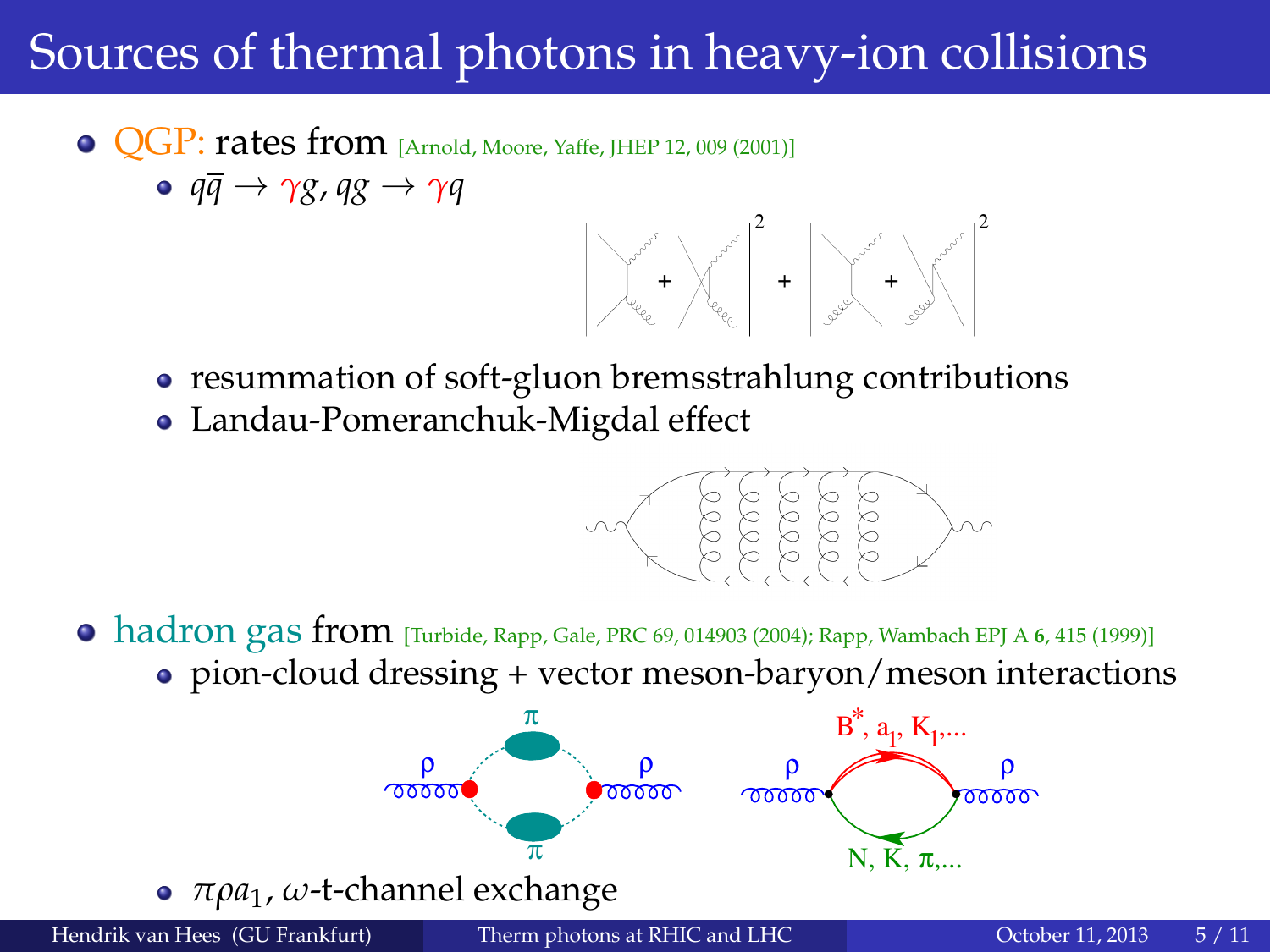## <span id="page-5-0"></span>Fireball parametrization

- **thermal elliptic fireball**
- 1st-order equation of state
- $\bullet$  isentropic expansion  $\Rightarrow$  *T*, *μ*<sub>B</sub>, *μ*<sub>π</sub>, *μ*<sub>K</sub>
- elliptic cylinder; boundary in transverse plane ellipse
- long and short axes move as relativistic particle under constant acceleration:

$$
v_a(t) = \frac{a_a t}{\sqrt{1 + (a_a t)^2}}, \quad v_b(t) = \frac{a_b t}{\sqrt{1 + (a_b t)^2}},
$$
  

$$
a(t) = a_0 + \frac{\sqrt{1 + (a_a t)^2} - 1}{a_a}, \quad b(t) = b_0 + \frac{\sqrt{1 + (a_b t)^2} - 1}{a_b}.
$$

- for flow-field: confocal elliptic coordinates
- $\vec{x}_\perp = r_0(\sinh u \cos v, y = \cosh u \sin v)$
- $\vec{v}_\perp = r/r_{\text{max}}(v_b \cos v, v_a \sin v)$
- early freeze-out of multi-strange hadrons (at  $T_c \simeq 180$  MeV)
- different  $(a_a, a_b)$  for  $t < t_{\text{mix}}$  and  $t >_{\text{mix}}$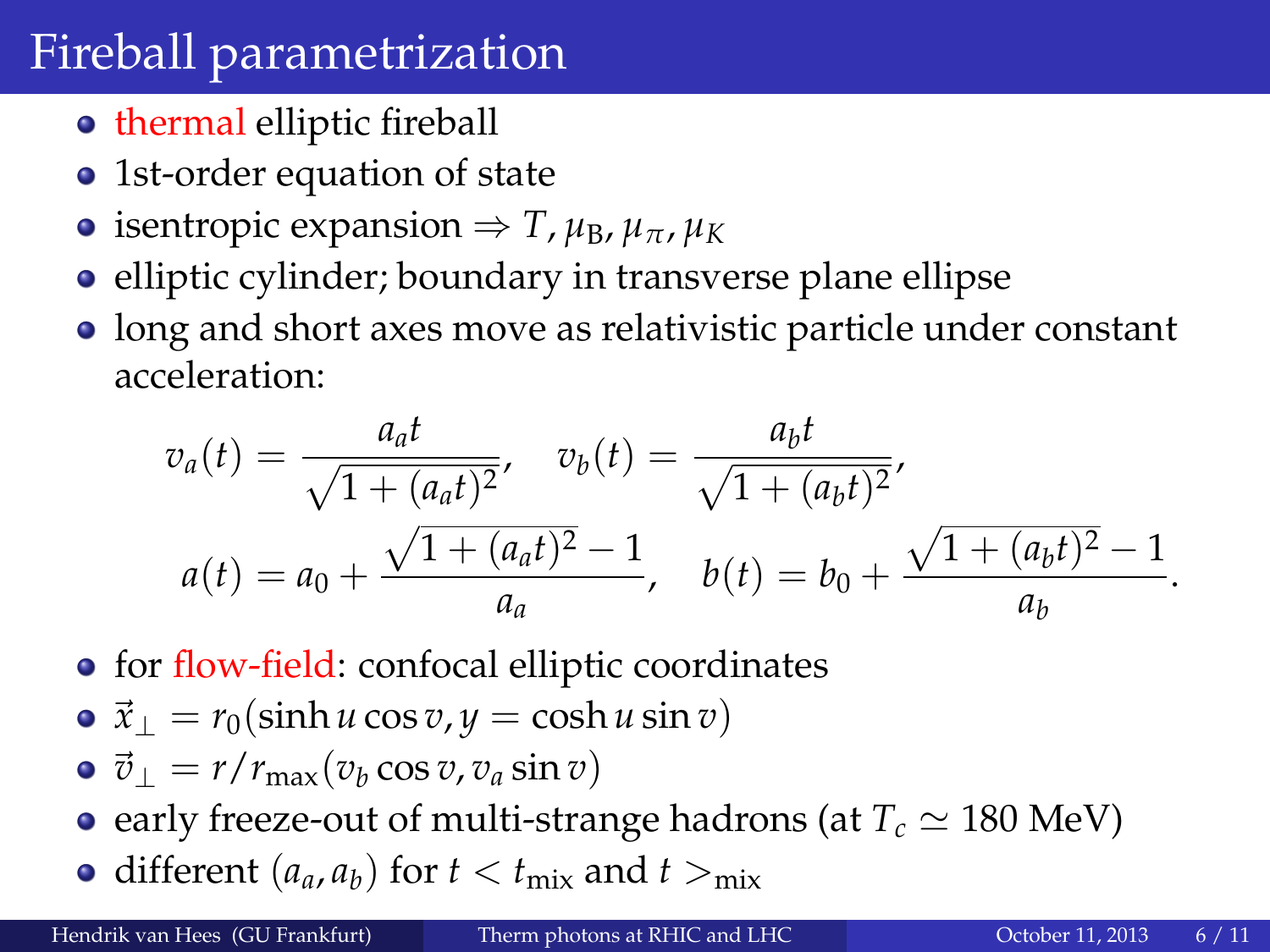# Fireball parametrization

- parameters fit to initial condition + measured  $p_T$  spectra and  $v_2$  of multi-strange and other hadrons, respectively
- can be achieved with (ideal) hydro [He, Fries, Rapp, PRC **<sup>85</sup>**, 044911 (2012)]



- important for "sufficient" photon  $v_2$ :
	- rapid buildup of  $v_2$
	- (nearly) full  $v_2$  at end of mixed phase
	- consistent with CQN scaling for multi-strange and other hadrons!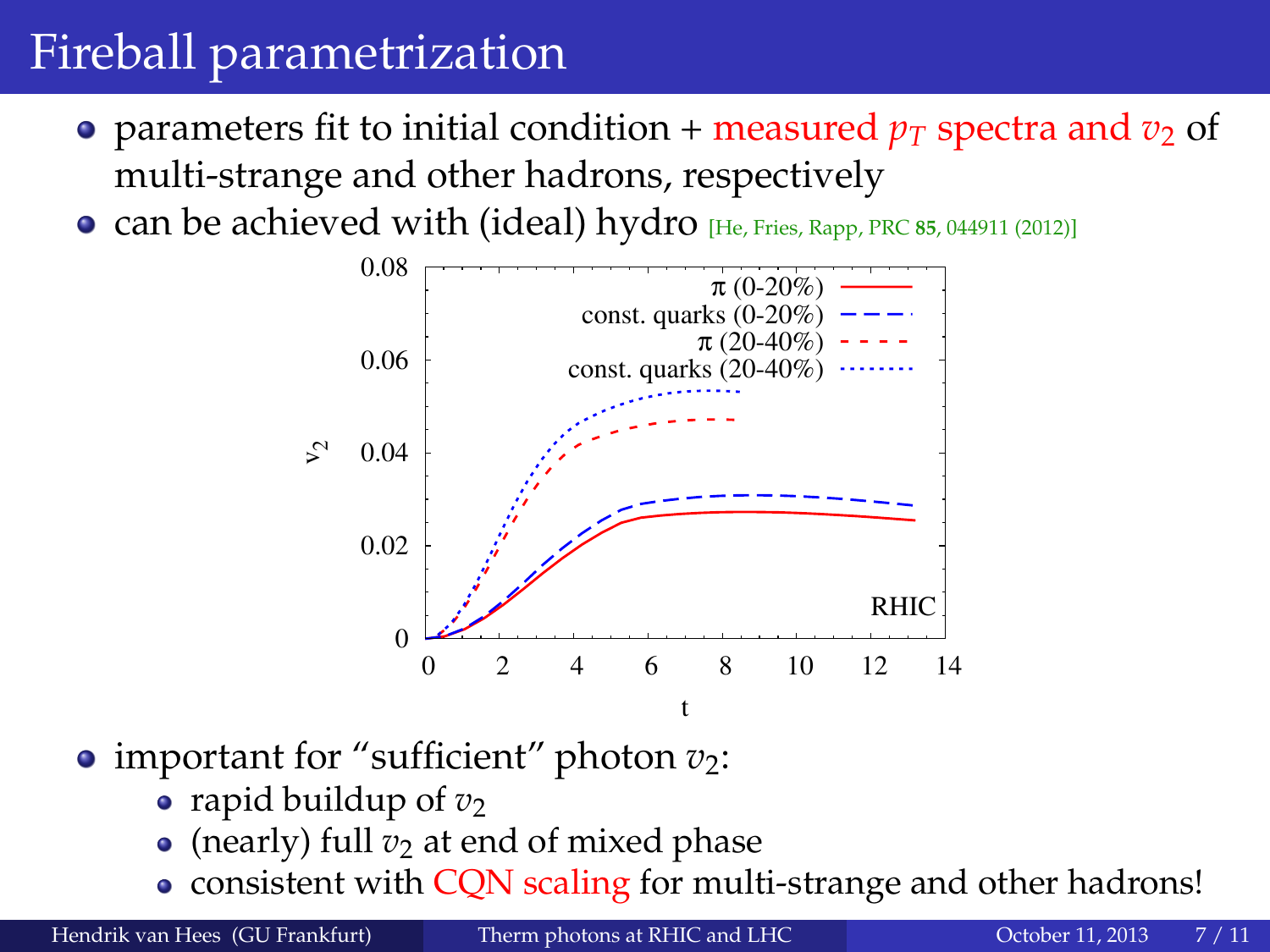## Fireball parametrization



Hendrik van Hees (GU Frankfurt) [Therm photons at RHIC and LHC](#page-0-0) October 11, 2013 8 / 11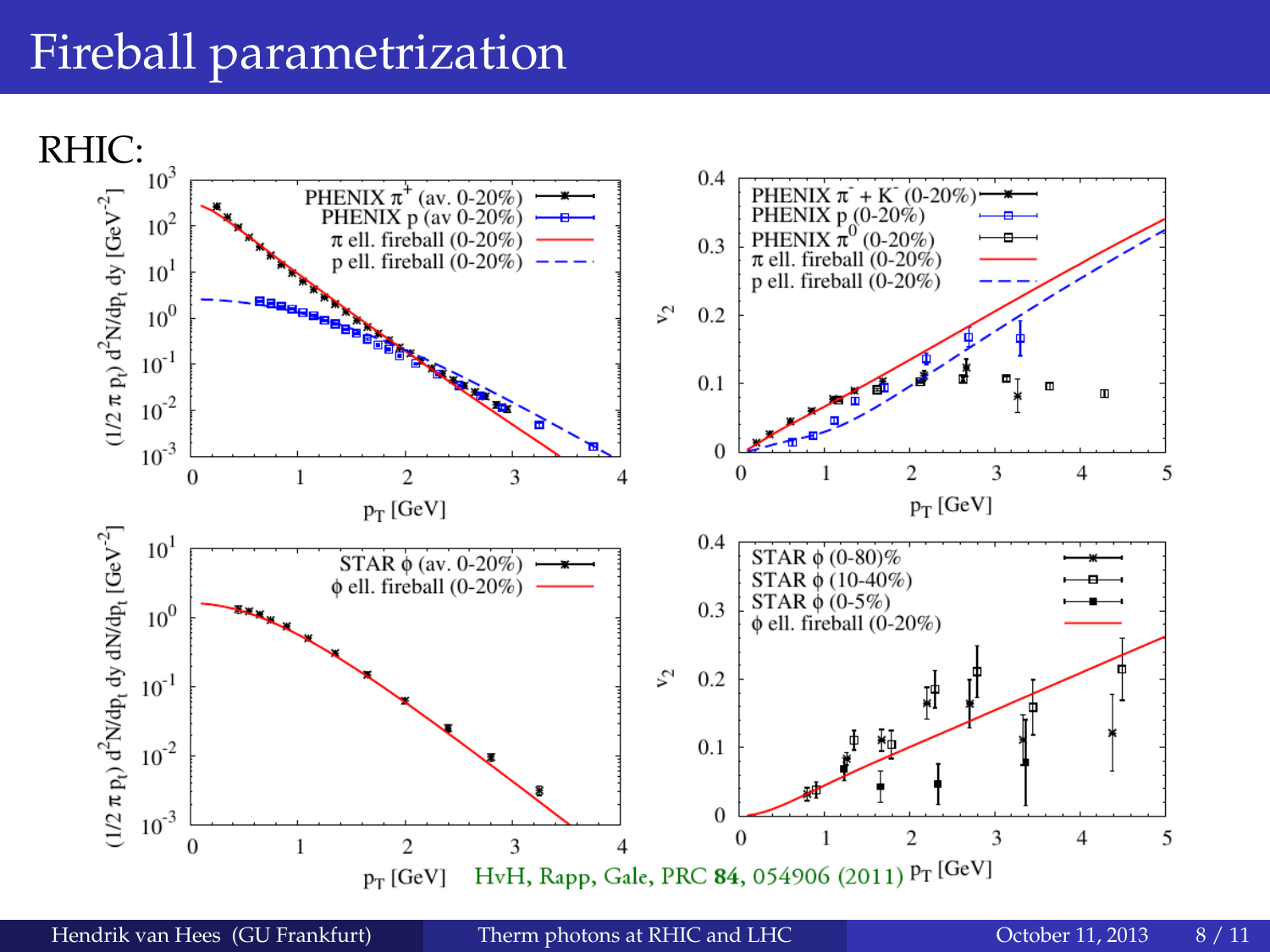### <span id="page-8-0"></span>Direct Photons at RHIC

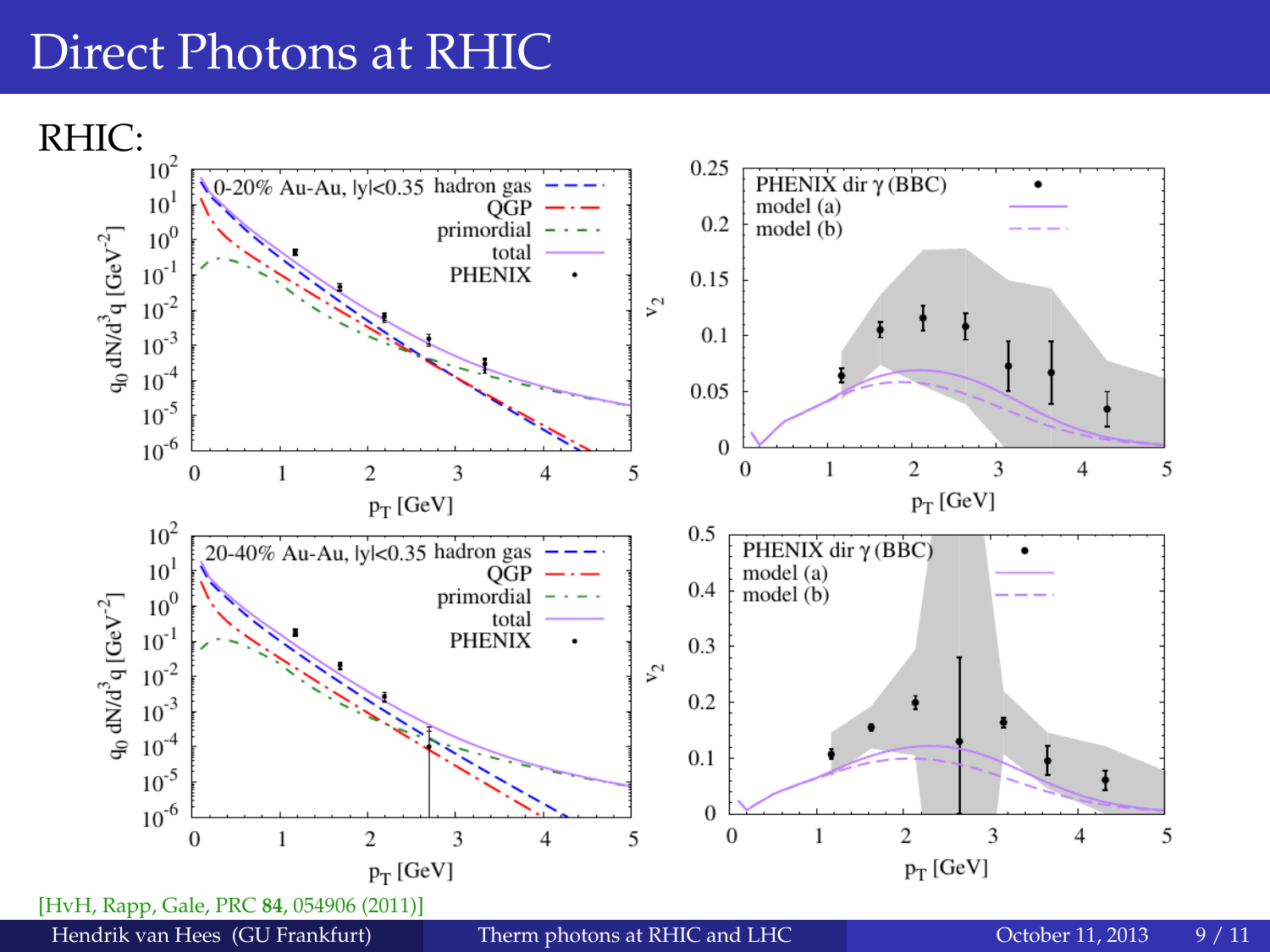#### LHC: same model, fireball adapted to hadron data from ALICE



[HvH, Rapp, Gale, unpublished]